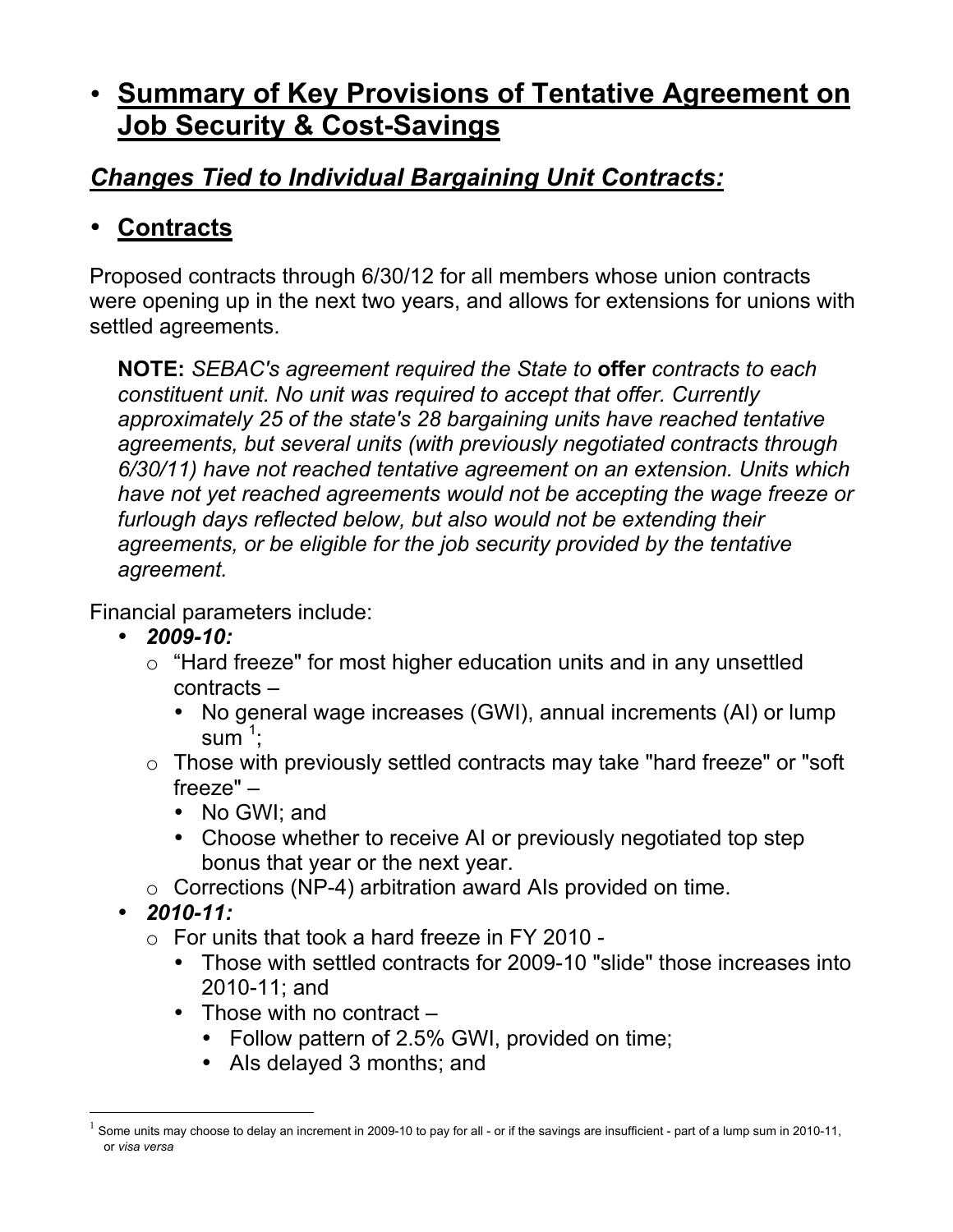- Top step bonuses (in units that have them) delayed 3 months.
- o Units that took soft freeze in FY 2010 receive GWI given up that year.
- *2011-12:*
	- o Units that were previously settled for FY 2011 receive their GWI, increment, and lump sums in FY 2012.
	- $\circ$  Units not previously settled for FY 2011 receive 2.5% GWI on time, plus increment delayed 3 months, along with lump sum, if they have one.
- *2012-13:*
	- o Any unit which had a settled contract in FY 2012 would receive that raise and increment in FY 2013.
- Furlough days or equivalent
	- $\circ$  One day to be taken prior to 6/1/09;
	- $\circ$  Three days to be taken in each of the next two fiscal years;
	- $\circ$  Qualification of equivalent to be discussed
		- Treated like voluntary schedule reduction;
		- Where possible, State offices closed for long weekends;
		- o Where state offices not closed, bargaining units may take delays in AIs in lieu of furlough day(s) or find other ways to produce equivalent savings.

## • **Job Security**

For those who agree to new contracts or contract extensions, Job security (no layoffs) for permanent employees through 6/30/11 Applicable only to those hired prior to 7/1/09;

- Covers full-timers, and part-timers working half-time or more; and
- Does not prevent the State from noticing layoffs if restructuring and eliminating positions, provided those affected "bump" or transfer to another comparable job.

# *Changes In Overall SEBAC Agreement:*

# • **Retirement Incentive Program**

Retirement incentive program (RIP) for full and part-time employees, with enrollment through 6/30/09:

- o Age 55 with 10 years of service; or
- o Working in hazardous duty with 20 years of actual service;
- o Employees in the State Employees Retirement System (SERS) receive credit for 3 years of retirement;
- o Comparable credit for employees in Teachers Retirement System (TRS);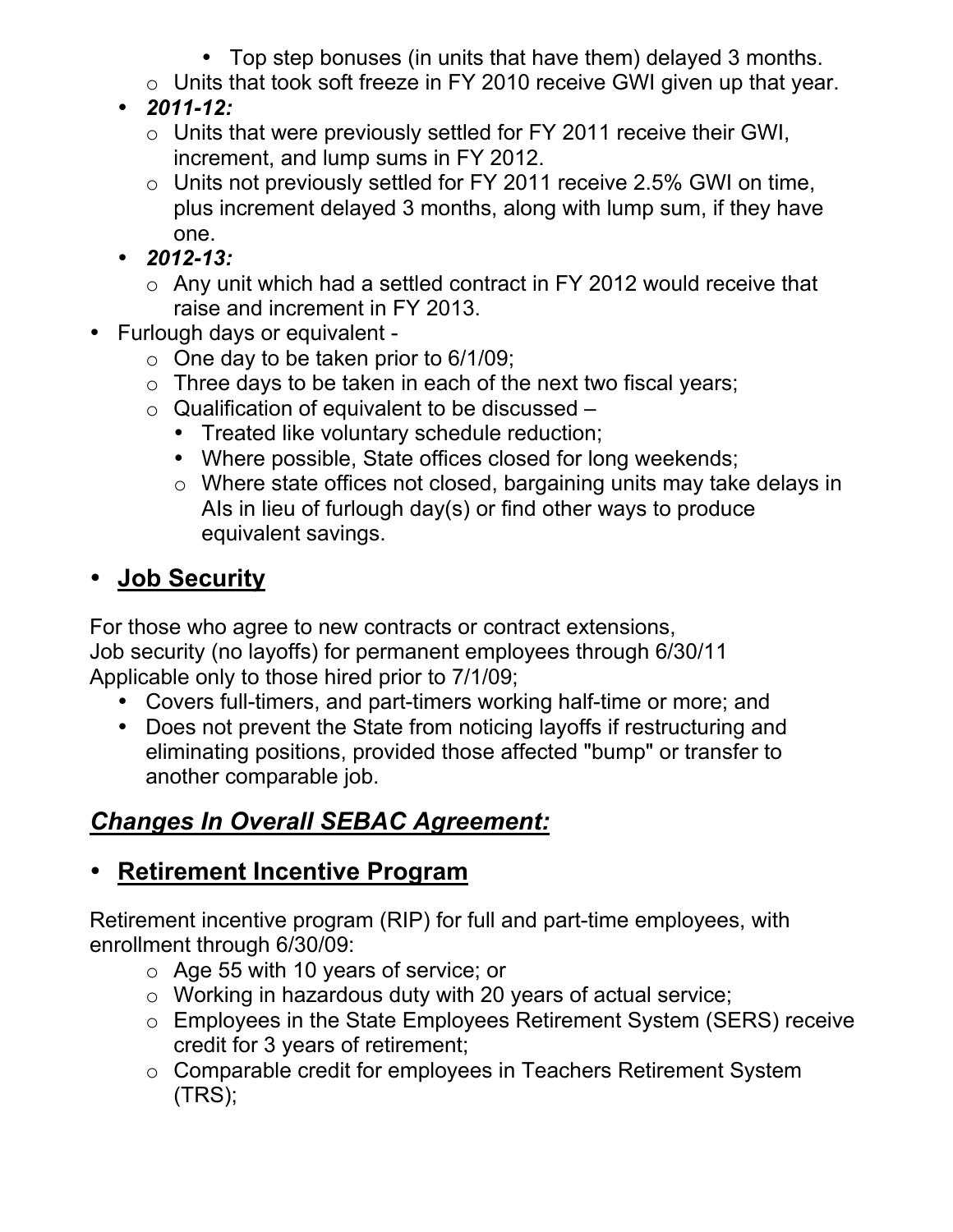- o \$6,000 incentive for employees in Alternate Retirement Program (ARP) (*Comptroller will also procure new life annuity option for ARP participants at retirement*); and
- o ARP and sick/vacation payouts deferred, paid in 3 installments from 2012-14.

#### • **Active Healthcare**

The following are the changes in active employee health benefits negotiated through SEBAC:

- Prescription co-pays:
	- o \$5 for generic;
	- $\circ$  \$10 for preferred brand name;
	- o \$25 for other brand name (about 15% of prescriptions);
	- o With medical report, non-preferred brand at \$10 co-pay, not \$25;
	- $\circ$  Phase in time to allow current users of non-preferred brand to change, or get medical report to continue using non-preferred brand at \$10 rate if medically necessary; and
	- o Strengthen current mandatory generic substitution by requiring doctor to certify that brand is medically necessary to get favorable co-pay treatment.
- Premium cost sharing
	- o Premium shares increased \$13.46 per pay period (\$350 per year)
- Close Preferred Plan to new entrants, except:
	- $\circ$  Those actives and retirees currently in preferred plan may remain in the plan;
	- $\circ$  Future retirees may select plan only if enrolled in the preferred plan as an active employee at retirement, or if retiring under the 2009 RIP.
- Co-pays on routine preventive care decreased as follows:
	- o Continue free well child care;
	- o Adult physical examinations per carrier/plan schedule decreased to \$5; and
	- $\circ$  Routine gynecological examinations decreased to \$5, including examinations and pap smear per carrier/plan schedule.

## • **Pension**

• Deferral of State's contributions to SERS and Other Post Employment Benefits (OPEB) of \$128 million over two years to assist with fiscal crisis.